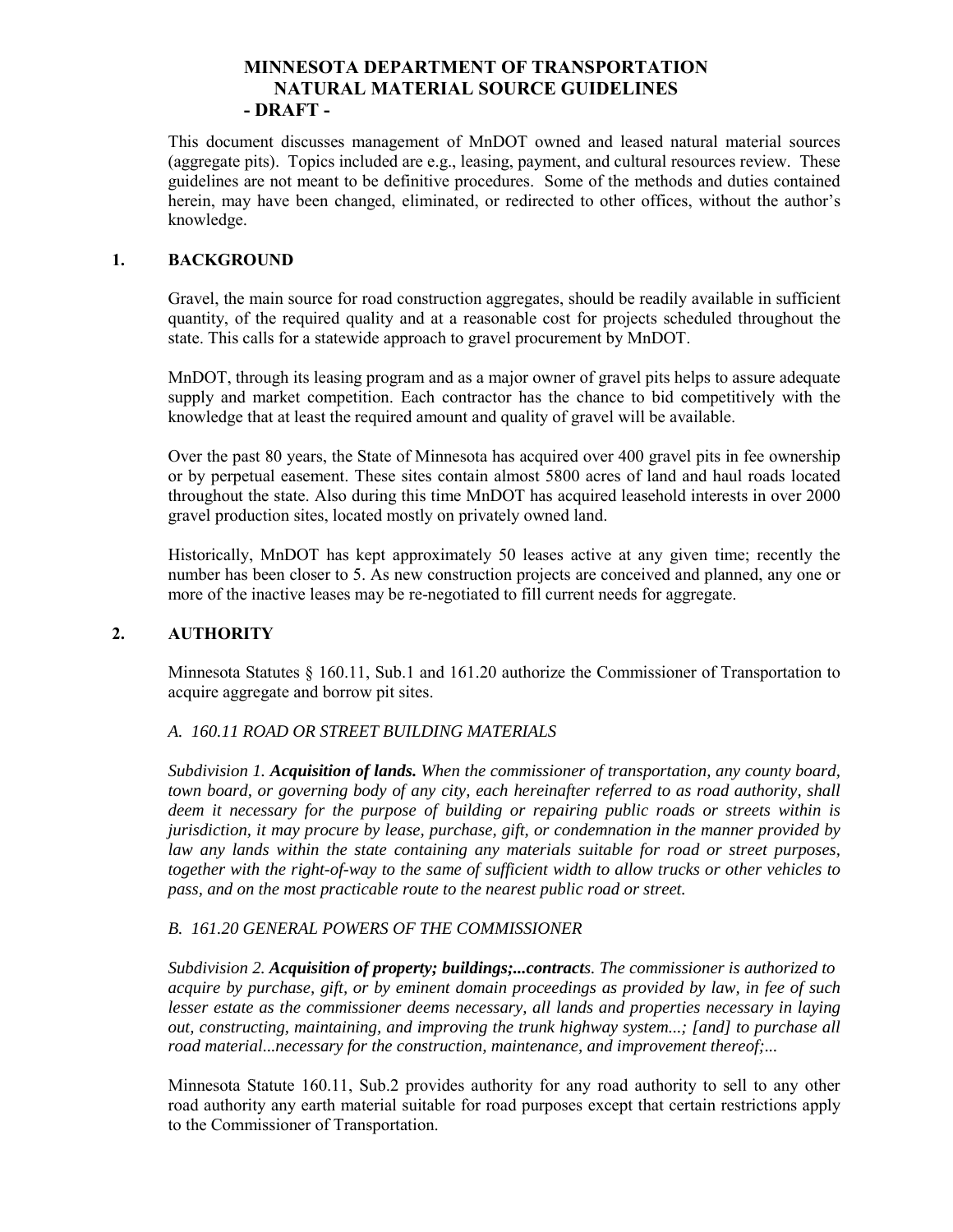# October 2012 NATURAL MATERIAL SOURCE GUIDELINES Page 2 of 17 *DRAFT*

#### *C. 160.11 ROAD OR STREET BUILDING MATERIALS*

*Subdivision 2. Sale by road authority. Any such road authority may engage in the processing of crushed rock or other road or street building material for use on public roads or streets within its jurisdiction; and any such road authority may by agreement sell to any other road authority any rock, crushed rock, processed sand or gravel, unprocessed or pit-run sand or gravel, or other earth material suitable for road or street purposes, upon terms and conditions as may be mutually agreed upon by the parties, except that the Commissioner of Transportation shall not sell processed gravel, processed sand, or crushed rock.*

Minnesota Statute 161.411 allows the commissioner to sell certain surplus earth materials to a political subdivision or public agency under specific conditions.

#### *D. 161.411 SALE OF SURPLUS EARTH MATERIALS.*

*Whenever the plans for the construction of a trunk highway indicate that there will be a surplus of earth materials from the roadway excavation of such trunk highway, and a political subdivision or public agency of the state indicates that it has use for all or part of such surplus earth materials, the commissioner of transportation may enter into an agreement for the sale of such surplus materials on an equitable basis to such political subdivision or agency. Prior to such agreement the state in its proposal shall require a bid item reflecting either an increased or decreased cost to the state by reason of the proposed sale of such material. If such bid item indicates an increased cost to the state, the materials shall not be sold for less than such increased cost.* 

#### **3. MATERIALS POLICY**

#### A. 1602 NATURAL MATERIAL SOURCES

MnDOT's road construction procedural authority, Standard Specifications for Construction, Section 1602 describes the relationship between the State and the Contractor regarding the use of an aggregate source. It is important that everyone associated with the process be familiar with it and any associated supplemental Special Provisions. However, it should be remembered that the owner of a leased pit is not bound by Section 1602 and if there is any conflict between its terms and the provisions of the lease, the lease will govern. For this reason, the state assures that copies of the lease are made available to the contractors for review as part of the bid procedure.

#### B. REMOVAL OF MATERIAL FROM LEASED PITS

There are two types of leases negotiated by the Department for the taking of materials from privately owned pits. These are exclusive and non-exclusive leases. The engineer and the inspectors must see that materials are removed only in accordance with the terms of the lease, a copy of which should be in the project files. If not, it may be seen in the District Soils Engineer's office. The Contractor should be furnished with a copy of the lease as soon as they indicate that they will operate under the State's lease.

#### 1. Exclusive Leases

In these pits the Department has exclusive rights to all material covered by the lease until the lease runs out. Contractors may and should be required to use the material to the best advantage of the Department. A scale person or checker must document the quantities taken unless payment is to be made by cross-section measure or by compacted volume in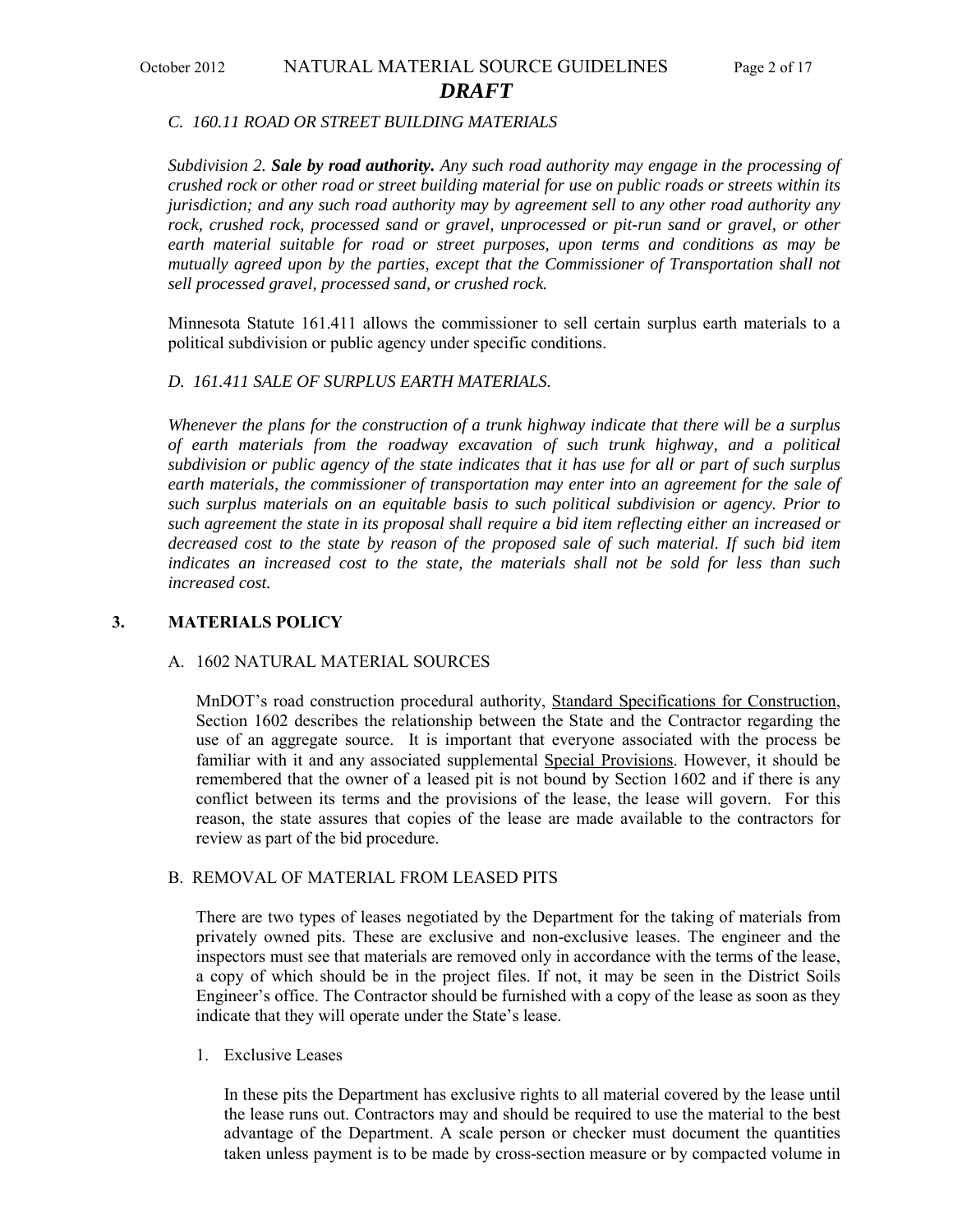#### October 2012 NATURAL MATERIAL SOURCE GUIDELINES Page 3 of 17 *DRAFT*

place in which case no material should be removed until original cross-sections have been taken. An inspector may be needed as the situation warrants.

Counties or cities may be permitted to take material from the pit providing they make application for a stated number of tons or cubic yards of material. The request should be made through the district having jurisdiction of the pit. The governmental unit removing the material is then billed for the material removed according to the terms of the agreement with MnDOT.

2. Non-Exclusive Leases

When the State has a non-exclusive lease for a material pit, the Contractor has the choice of removing material in accordance with the state's lease or negotiating a separate agreement with the pit owner. If the Contractor elects to remove material in accordance with the State's lease the foregoing instructions apply. If the Contractor elects to negotiate its own lease, the State is not obligated to measure the materials removed; however, to forestall later problems, the Project Engineer should ascertain that the method of measurement has been established. It is also advisable that the Contractor and pit owner agree how much material is to be removed; the area from which it will be removed, and the depth to which it will be removed.

#### C. PRODUCTION OF AGGREGATE

The special provisions will state when aggregate is to be obtained from designated sources, or if the Department has material available for the Contractor's use in pits that the Department owns or has a non-exclusive lease. The Contractor may obtain material from any other source if in compliance with all regulations pertaining to permits, pollution control, etc.

1. Operation in Designated Pits

Only rarely will the special provisions require that aggregate be obtained from designated sources. When they do, the Contractor must operate in accordance with the terms of the lease or, if the Department owns the pit, according to the Department's instructions.

2. Operate in Possible Source Pits

Generally, the special provisions or plans may list one or more possible sources of aggregates. The Contractor may operate under the terms of the Department's lease or, if the Department's lease with the landowner is a non-exclusive lease, may negotiate their own lease with the pit owner. If the Contractor elects to operate under the Department's lease, the Project Engineer must see that the terms of the lease are adhered to, paying particular attention to such items as removal of overburden and restoration of the pit. Adequate records of materials removed will have to be kept so that the pit owner receives just compensation. The "Pit Material Withdrawal Report" form is used for this purpose.

For aggregate obtained from pits where the Contractor negotiates leases or owns the pit outright, the Project Engineer shall see that the material meets requirements, that no eyesores are created adjacent to public roads, and that no pollution of air or water is created by the Contractor's operation.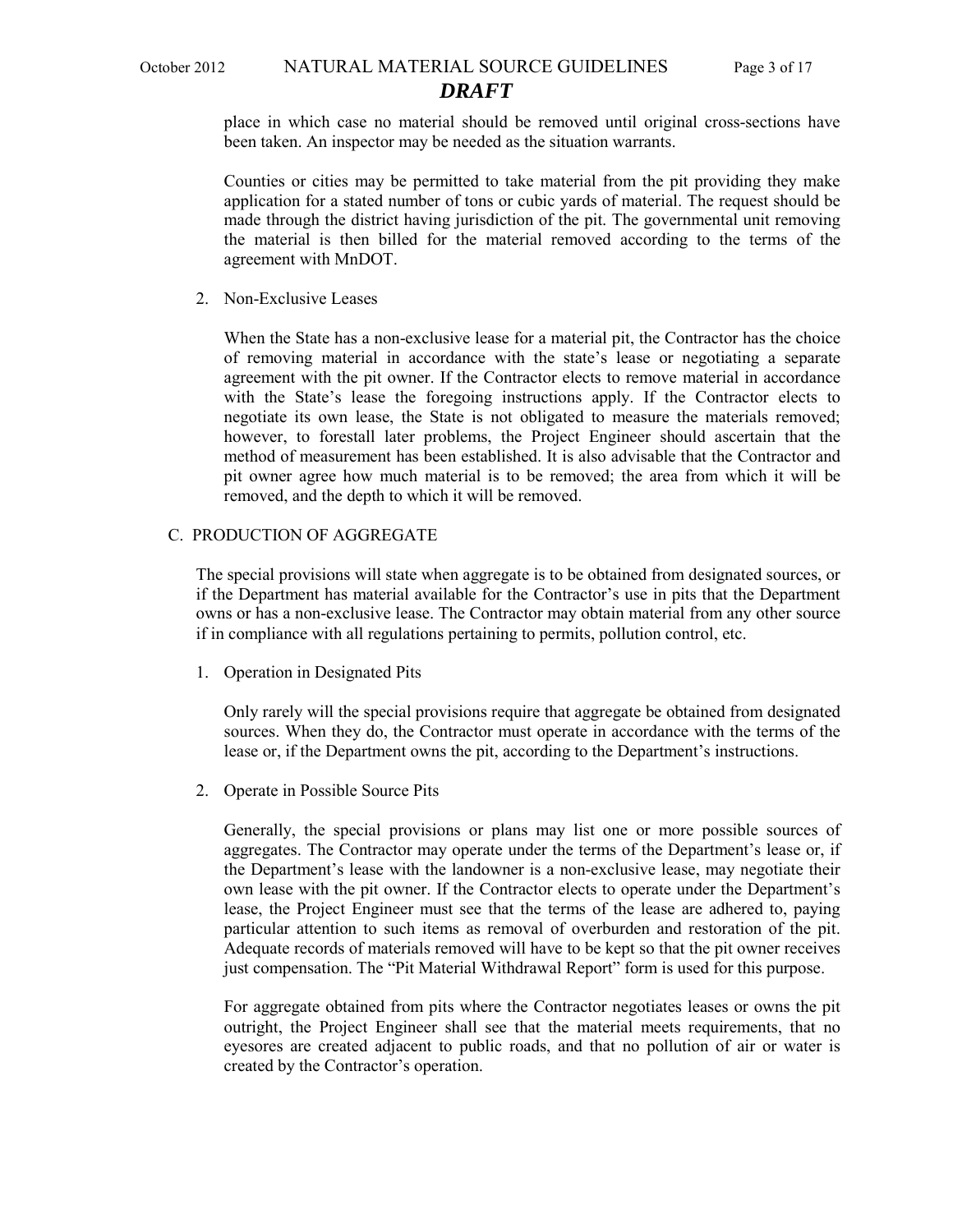#### **4. PROCEDURE**

#### **District**

- 1. For privately owned sources, district personnel negotiate the appropriate lease with the site owner and sends a copy to the Office of Materials, Geology Unit.
- 2. District sees that the lease becomes fully executed and ready to use, making any advance payments, if any, and recording.
- 3. District selects the site to list in the construction proposal as a possible aggregate source.
	- a. Ensure that State Historical Preservation Office (SHPO) clearance is complete. Special Provisions will remove any aggregate sources from plans that do not have clearance.
	- b. Whenever listing a gravel pit in the bid notice as a possible source of material for a highway project, copies of the material acquisition document together with the pit sheets for that source are made available to prospective bidders for review. The Engineering Special Provisions Unit requests this data from Geology. The District must supply copies of any pit sheets and pit leases to Geology before the plans are submitted to the Central Office.

The term "pit sheets" refers to the map and data sheets that are prepared from the information obtained from test drilling the material source site. The map shows the location of the site and each test hole. The data sheet shows a summary of the quantity and quality of the material as indicated by an analysis of the samples.

- 4. District Project Engineer keeps a record of material removed from pit, and completes a Pit Material Withdrawal Report.
- 5. District ensures payment to landowner, by the Contractor, for material removed. Contractor is billed for material removed from Department owned sources.

#### **Contractor**

6. Successful bid Contractor elects to use the listed site and removes aggregate from it for the project.

#### **Central Office**

- 7. The Engineering Special provisions Unit, Central Office lists the selected site in the specific project letting notice.
- 8. Central Office Construction and Contract Administration issues final acceptance of contracts notice to closeout the project.

# **5. PROCEDURE FOR INITIATING LEASES:**

### **DISTRICTS - MATERIALS OFFICES**

- 1. Identify new and existing potential aggregate sources for programmed construction project.
- 2. Determine site ownership and whether owner is willing to lease.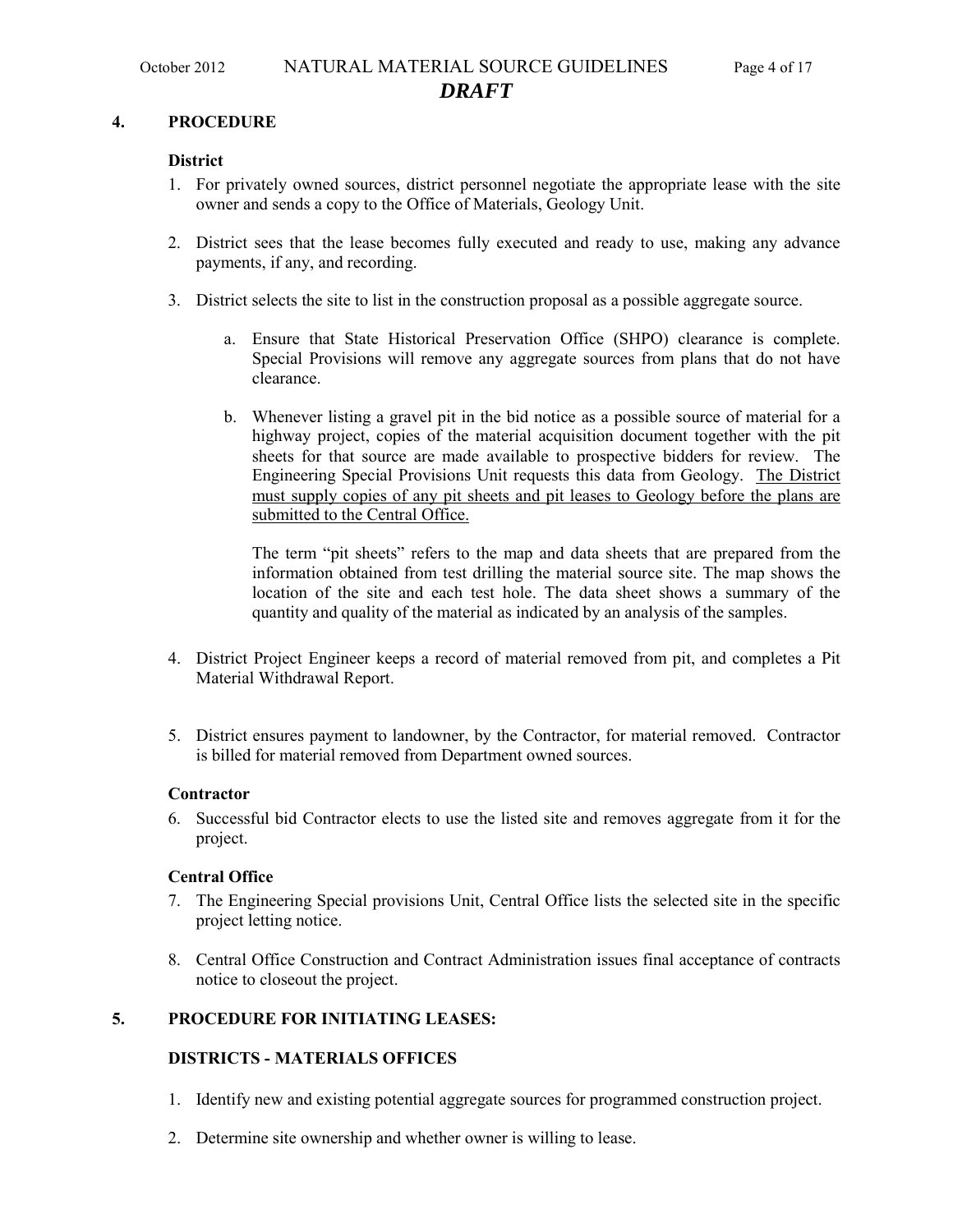# October 2012 NATURAL MATERIAL SOURCE GUIDELINES Page 5 of 17 *DRAFT*

- 3. If site is untested arrange for test boring, survey mapping.
- 4. Send pit information to the Cultural Resource Unit for SHPO clearance (see [http://www.dot.state.mn.us/culturalresources/review.html\)](http://www.dot.state.mn.us/culturalresources/review.html). For further instructions, see Miscellaneous Topics, SHPO Clearance, in this document.

#### **OFFICE OF MATERIALS – GEOLOGY UNIT**

5. Assign new source numbers to the lease.

#### **DISTRICTS - LAND MANAGEMENT OFFICES**

- 6. Contact the District Materials Office or Geology to determine if the lease is a new lease (i.e., a first time lease, as distinguished from a renewal lease). If a renewal lease, use the same source number, which appeared on the previous Lease.
- 8. Contact site owner(s) and negotiate an appropriate lease.
	- a. All entries, except signatures, typed. (All handwritten entries, except signatures, initialed by owners; and authorized MnDOT personnel.)
	- b. No "boiler plate" changes, deletions or additions.
	- c. Indenture paragraph shows owners name(s), marital status and mailing address. Multiple owners can be referenced to an attached Exhibit A. Avoid "aka" situations by listing owner(s) name as it appears on the acquisition document - usually a deed.
- 9. Check accuracy of legal description.
	- a. Legal description confined to pit site and does not include land owned by others.
	- b. Lengthy descriptions can be referenced as an attached Exhibit A.
	- c. Note that an abbreviated description such as  $NW\frac{1}{4} SW\frac{1}{4}$  is quite acceptable.
- 10. Check need for special clauses (in addition to the standard clauses which should not be deleted or changed).
- 11. Review need for a haul road easement (when owners land will not provide sufficient access).
- 12. Check payment to multiple owners (when possible select one owner as payee and complete Form W-9 for that person).
- 13. Provide in the lease as to whether the owner is to be paid for reject materials from screening operations. If so, specify amount.
- 14. Execute the appropriate lease form, signed by all owners, and notarized in the space provided.

**Note:** The standard lease form does provide for haul road access to the source across the owner's land. The right to temporarily stockpile extracted material at the pit site is probably implied in the lease. However, the placement of processing plants is not specified in the lease. If this presents a problem, a clause such as the following might be added to the lease: *"The State and its Contractors shall have the right to conduct screening, blending and crushing operations at the pit."*

Many pit owners will insist that a clause be added to the lease setting out their particular requirements, such as: stockpiling topsoil, restoring parts of the pit to certain contours, and covering again with the topsoil. Some may request a reference that the source be excavated in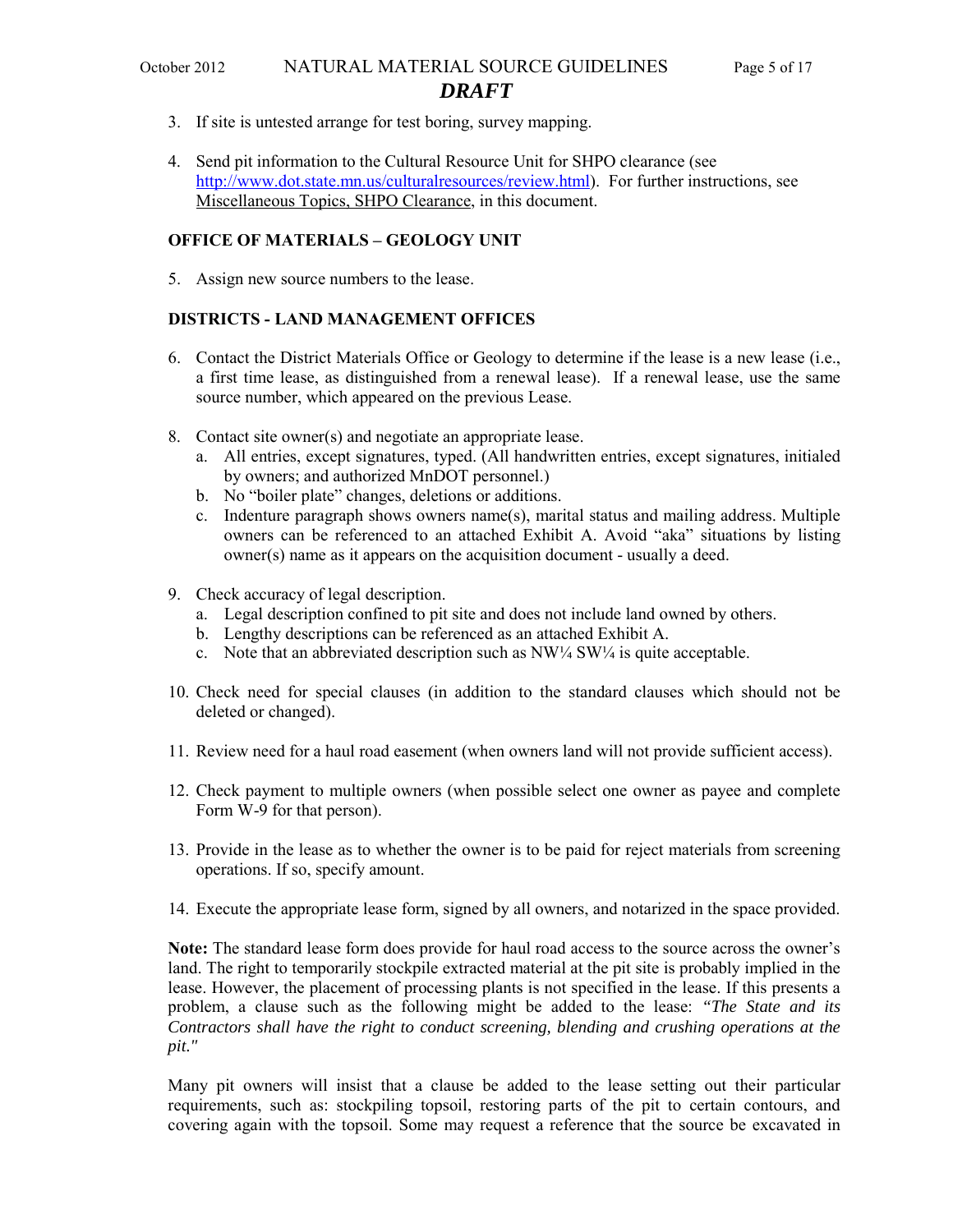accordance with all applicable laws, regulations and ordinances. The standard lease forms provide a blank space for writing such requirements or making reference to an attached Exhibit.

- 15. Review lease for errors, omissions, additions, etc., in short, for anything that would affect the lease for acceptance by the authorized District Personnel, approval by the Office of Contract Management for form and execution and for recording by the County Recorder. Resolve any problems with the author of the lease in accordance with MnDOT, and other related policies, procedures and legal requirements.
- 16. Obtain the acceptance signature of the authorized district personnel on the lease. The authorized district personnel's signature must be acknowledged by a Notary Public in the space provided on the back page of the form.
- 17. After the lease has been signed by the authorized district personnel, send the lease to the MnDOT Office of Contract Management, Contracts Administrator (Mail Stop 130) for approval as to Form and Execution. Contract Management will return approved original to the District, keeping a photocopy for their file.
- 18. Send fully executed lease to the appropriate County Recorder. Lease recording is not mandatory but has been done traditionally for many years primarily to give constructive notice to potential buyers and subsequent owners of the State's interest in the property as well as the right to continue that interest if the ownership should change. For this reason it appears prudent to record each lease unless there is a good reason not to.
- 19. After the recorded lease has been returned:
	- a. Process County Records invoice for payment
	- b. Send copies of the recorded lease to:
		- i. Pit owner, together with the pit sheets if they are available from Geology at this time, using landowners lease transmittal letter.
		- ii. Department of Finance, Accounting Services, Quality Control, 400 Centennial Building.
		- iii. Geology, MnDOT Office of Materials (Mail Stop 645).

The original, recorded lease document is kept in the material pit folder in the District files where it becomes part of the permanent record of the aggregate source site and remains available for future reference.

- 20. Request an Attorney's Certificate of Title. This certificate can be ordered directly from Land Management - Legal and Real Estate Conveyance Unit and should be done early enough so that any pre-payment can be made in a timely way and/or before source is listed in the construction proposal.
- 21. Review the lease payment requirements, especially if an advance payment is to be made, keeping in mind that:
	- a. If the Field Title Report shows a mortgage on the property, a consent form may be required from the lender before any payments can be made. Contact the landowner on this.
	- b. Assure that each of the owners, including the deed holders if a Contract for Deed transaction is involved, are either party to the lease or must have completed a waiver of interest. Waivers may also be required from those having a leasehold interest in the property, such as renters,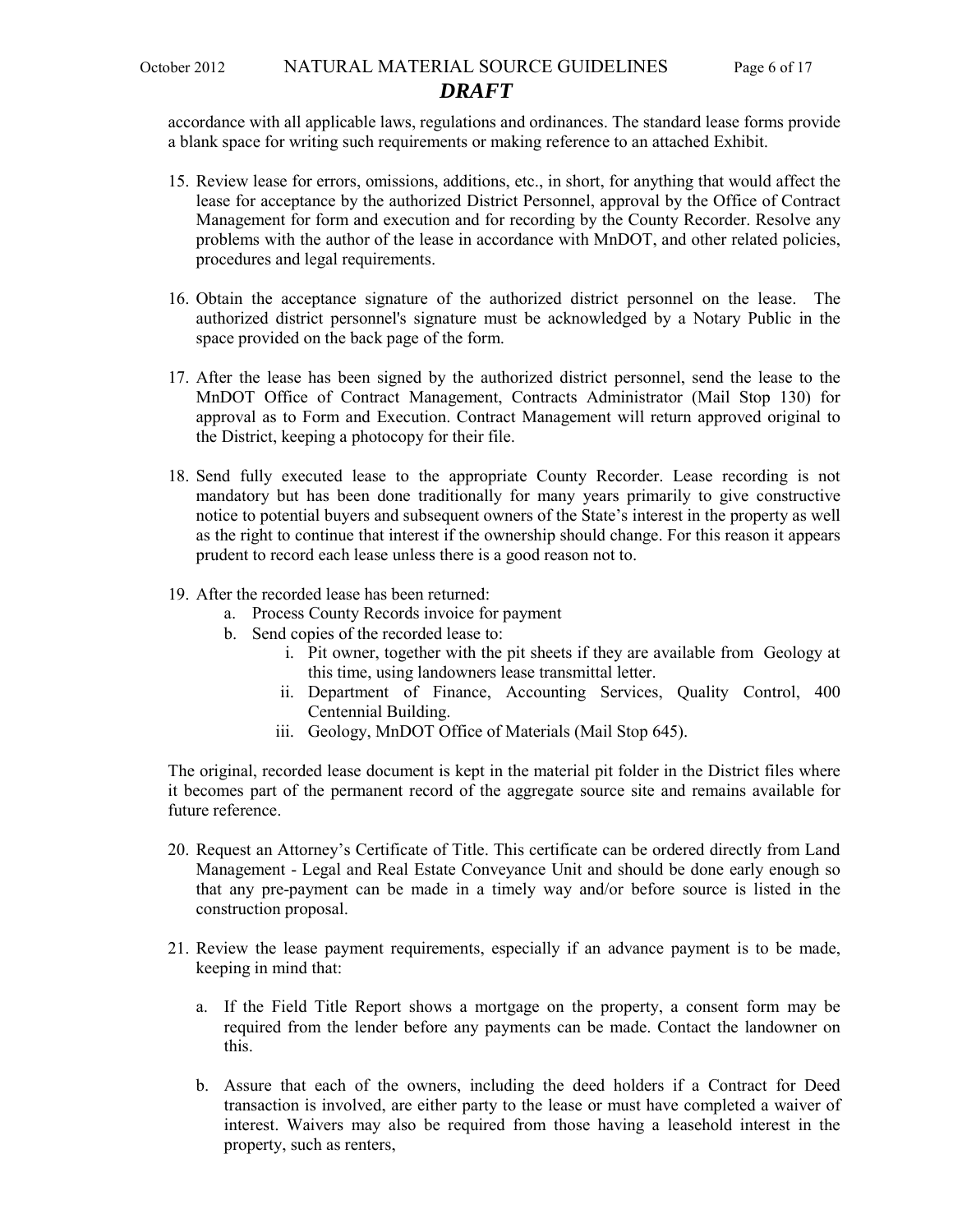- c. If required, assure all judgments and liens against the property have been satisfied prior to any payments.
- d. If required, all taxes and assessments, ditch liens, etc., must be current.
- e. The interest of all leases and easement holders must be considered and where necessary either subordinated, disclaimed or made parties to the lease.
- f. Consider the requirements of any of a variety of state and federal conservation programs that may apply to the property.
- 22. Prepare and process advance payment, if one is required.
- 23. At least once each month review records to determine if, during the upcoming two-month period, any of the following will occur:
	- a. A pit lease will expire. Should a new lease be negotiated? This is determined in the District Office.
	- b. A renewal option must be exercised by timely notice or it will be lost. (For example, one of the standard lease forms requires a 30-day advance notice in writing, sent by certified mail to renew.)
	- c. An option for a borrow pit lease must be exercised.

### **6. PROCEDURES FOR MAKING A PIT AVAILABLE TO THE CONTRACTOR**

When a pit is to be listed in the contract letting as a possible source (only rarely will a pit be listed as a "designated" source, i.e., a required source for material), Engineering Special Provisions will by memo ask the District for some basic information about the pit. The request memo will refer to the pit number (the Aggregate Source number), the county in which the pit is located, the state project number, and the letting date.

The District in reply will supply the following information to Engineering Special Provisions:

- 1. Type of lease; exclusive, non-exclusive or stated owned
- 2. Lease expiration date
- 3. Price(s) of material

The price of gravel by the units listed on the lease: The materials pricing box has been designated to accommodate a variety of options. The most commonly used space in the box will be for the price of aggregate per cubic yard, loose volume. (C.Y., L.V.) The remaining three spaces are simply mathematically derived values of the C.Y., L.V. \*price based on standard conversion factors:

C.Y., L.V. x  $1.2 = E.V.$  (Excavated Volume) = \$0.50/C.Y., L.V. x  $1.2 = $0.60/C.Y.$  E.V.) C.Y., L.V. x  $1.3 = C.V.$  (Compacted Volume) = \$0.50/C.Y., L.V. x  $1.3 = $0.65/C.Y.$  C.V.) C.Y., L.V.  $\div$  1.4 = Ton (English Ton) = \$0.50/C.Y., L.V.  $\div$  1.4 = \$0.357/Ton)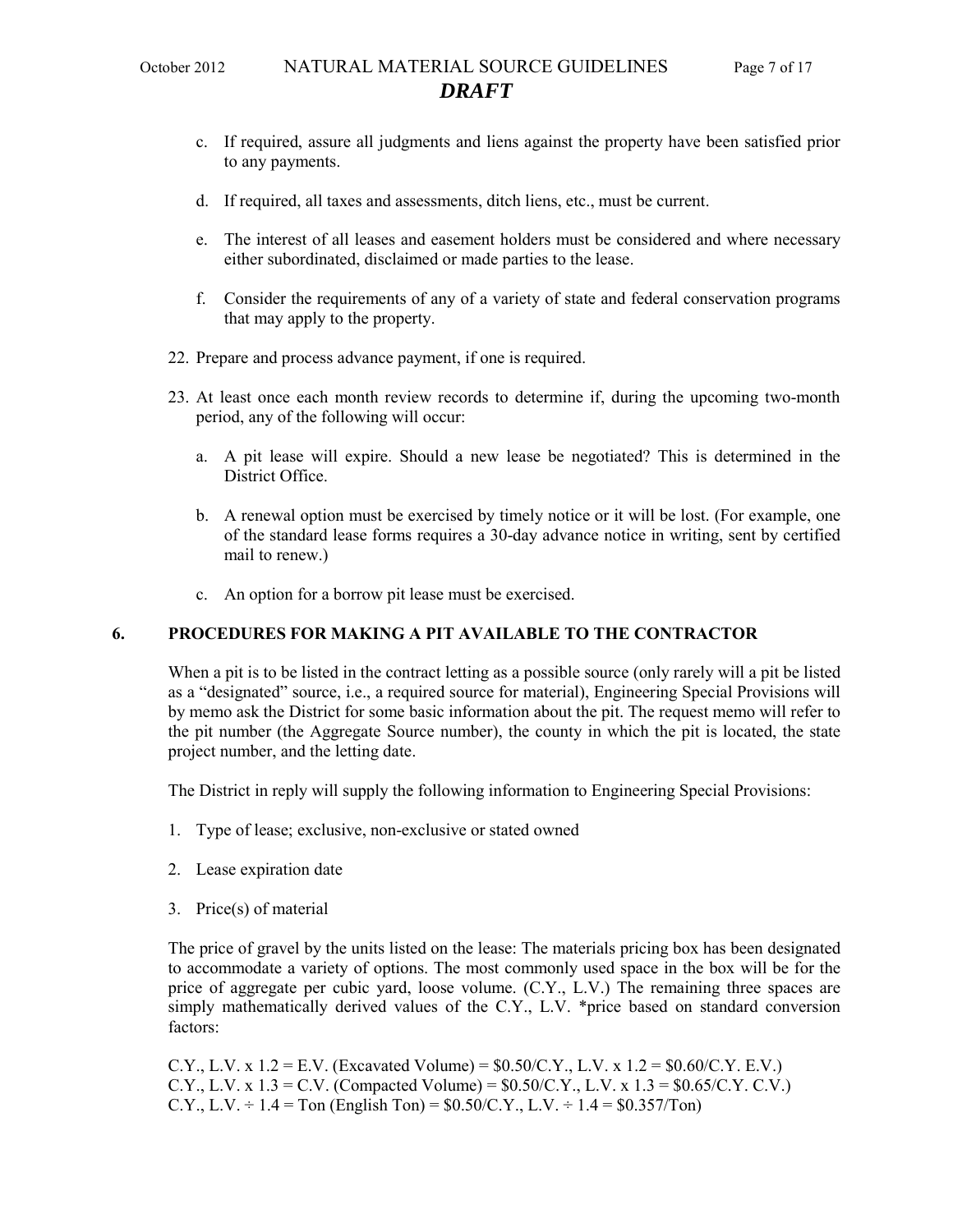(Mathematically the value conversion of \$0.50/CY-LV would equal \$0.3571428 per Ton; however, in keeping with the concept of significant numbers, it would be appropriate and desirable to round to the nearest 1/10 of a cent, in this case: \$0.357 per Ton)

\* CY-LV is also known as vehicular measure. See Grading and Base Manual, Sec. 5-692.430, for a more complete discussion of conversion factors.

Also requested would be the name of the person supplying the information and the date it was provided.

Return the completed request form to Special Provisions and keep a copy of it to start a Contractor File for the successful bidder. During the course of the project letting process, the request form may be augmented by other field-originated information, usually Soils and Design Recommendation Memos as well as bid notices to contractors, which originate in the Central Office.

When received, each document should be reviewed for aggregate source listings. Many don't have them and can be discarded. Those that do should be checked for accuracy and any discrepancies brought to the attention of the appropriate person.

Successful bidders are announced in the Letting Tabulation prepared a few days after each scheduled bid opening. This notice shows a summary of the successful bid information for the projects listed on the dated bid notice, including the name of the winning Contractor. If the Letting Tabulation should fail to show an expected project check the Tentative Schedule of Lettings, to see if that project has been rescheduled. Bid Letting information is also available at the Office of Technical Support's External web site.

When a successful bidder has been identified for any project where aggregate sources have been listed, prepare the two part "Contractors Intent" memo (Forms R5048-1 & 2) for transmittal to the appropriate Project Engineer together with two copies of the leases, deeds or other acquisition documents for each of the listed sources. The Project Engineer should then get the required information from the Contractor and return it to the district office. If the Contractor has elected to use any of the listed aggregate sources, the Project Engineer should also include the partially completed Pit Material Request (Form TP-02506-02) for each pit to be used. Upon receipt of this form, the District will:

- 1. Review the request for completeness and accuracy and make any additions and corrections that may be needed. Consult with the Project Engineer when necessary.
- 2. Assign the next consecutive Withdrawal Order Number to the request. These numbers should contain a district designation, e.g., D1-0001 for District 1. A Withdrawal Order Number log should be used to assist in assigning consecutive numbers. Complete the appropriate sections of the form.

Please note that the Withdrawal Record section of the form should also be completed using the volume and price information given. This section then becomes the official record of the use of the specified material source for that specific project.

Also note that once numbered and approved, the request can be added to or modified, if required, without the need for an additional withdrawal order number.

\* Retain the original record in the Project file and return a copy of it to the Project Engineer.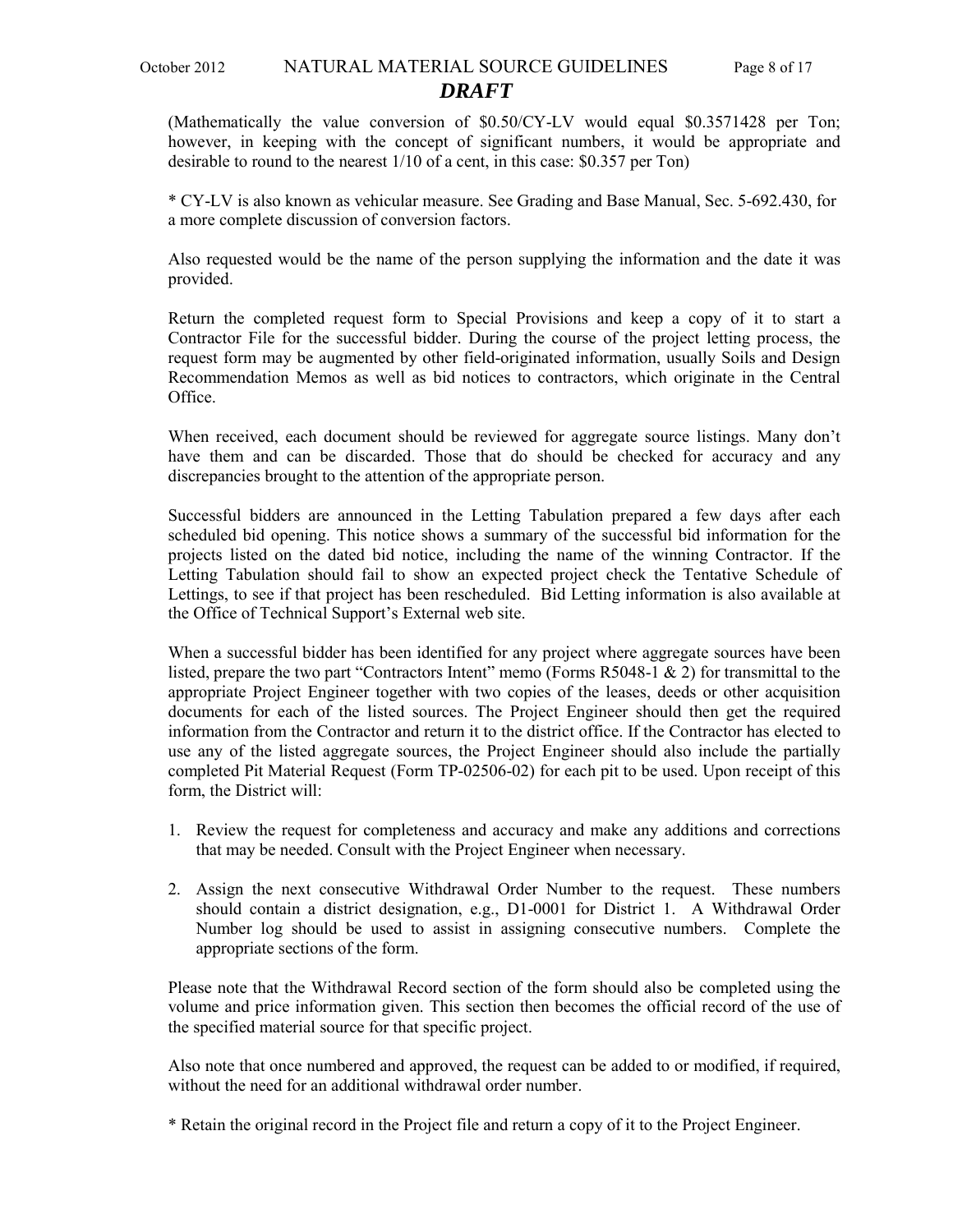# October 2012 NATURAL MATERIAL SOURCE GUIDELINES Page 9 of 17

# *DRAFT*

As the project proceeds, the Project Engineer will record the amounts of material removed from the source by the Contractor. At previously agreed upon intervals (monthly, annually, end of project, etc.) the Project Engineer will send a completed Pit Material Withdrawal Report (MnDOT Form 2507) to the District for processing for payment to the landowner and/or billing to the Contractor.

Please note that the reporting and payment interval may be specified in the lease. If not, then the interval should be made to allow reasonable and timely payments to the landowner.

When District Maintenance crews remove material from any site, the Area Maintenance Engineer or Maintenance Supervisor should follow the same procedure required of the Project Engineer so that landowners of leased sources can be paid and withdrawal records kept.

Upon receipt of the withdrawal report, the District will:

- 1. Review the report to verify that it is complete and accurate.
- 2. Update the Pit Material Request.
- 3. Ensure compensation for material. (See Payment for Material, below).
- 4. Send a copy of each withdrawal report to Geology for depletion record purposes, per request memo dated 4-6-93.

#### **7. PAYMENT FOR MATERIAL**

The Department will provide the Contractor with statements showing the quantities of material removed and the payment due. Full reimbursement will be required before final Contract payment.

- A. The Department's Charge for material from a leased source will be direct payment, by the Contractor, to the owner of leased source. The Contractor must provide, to the Engineer, proof of payment to owner of leased source.
- B. The Department will deduct the Charge for material from a Department owned source from the moneys due on partial and final estimates. (Payment by the Contractor to MnDOT may be by backsheet based on unit prices listed in section 1602 of the Special Provisions.) Upon conclusion of the Contract, any unused processed or unprocessed material will become the property of the Department.

About once a month the Office of Construction and Contract Maintenance prepares a Final Acceptance of Contracts notice. This notice shows a listing of the S.P. contracts that are being closed in that report period. This listing should be reviewed for any project where material sources were involved. Any that were should be checked to see that all material removed, if any, has been paid for and/or billed to the Contractor. Any discrepancies should be resolved as soon as possible and the appropriate records updated then the file can then be closed and the contents recycled.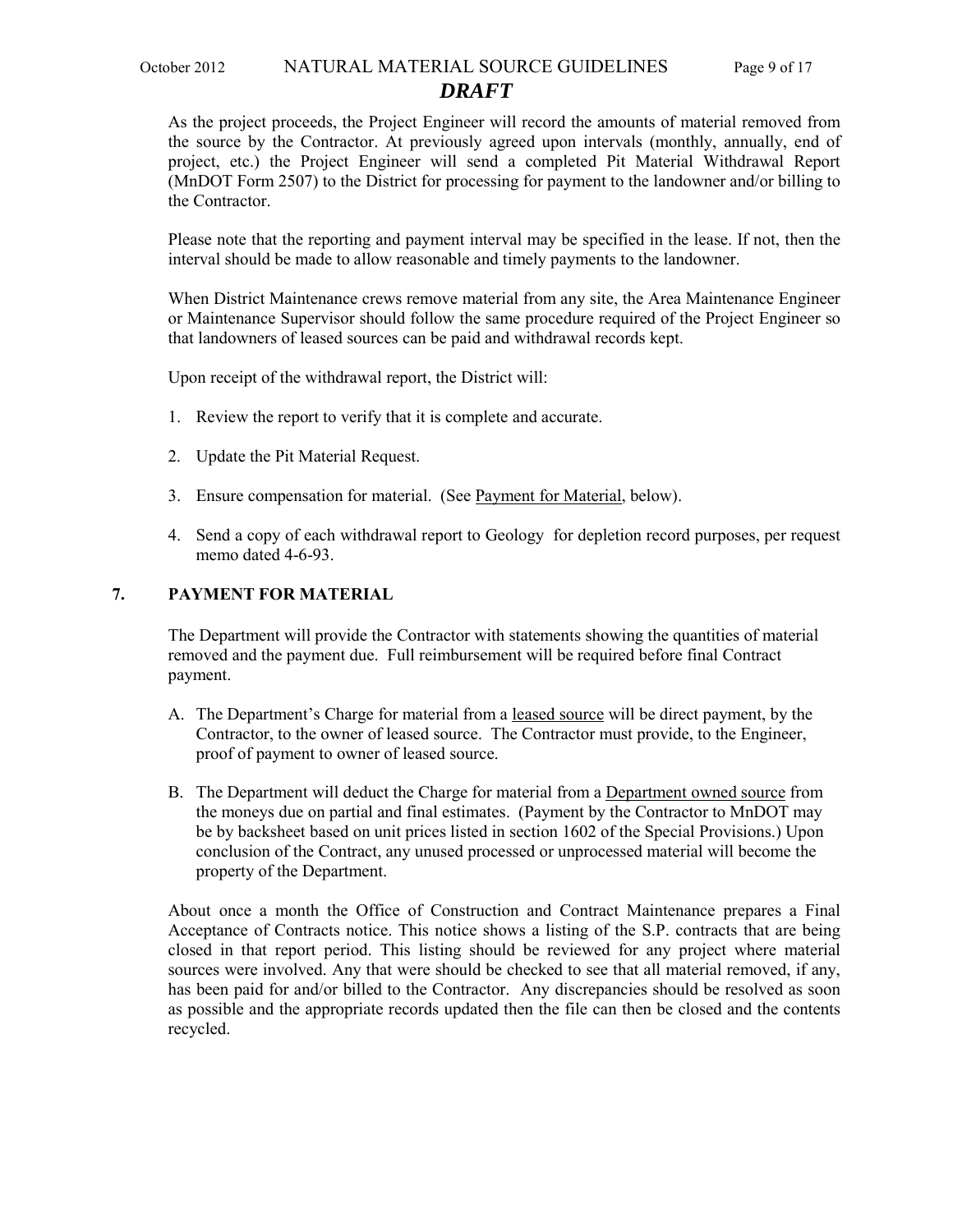#### **8. RELINQUISHMENT OF A GRAVEL PIT**

#### A. **Leased**

Occasionally MnDOT has been asked by a pit owner to relinquish all or part of the state's lease interest in a pit. Such requests should be referred initially to the District R/W Office. Such relinquishment should not be granted if there is a reasonable chance of prejudice to MnDOT's need of the pit for maintenance or a construction project. District R/W and District Materials should submit written concurrence. The authorized district personnel must approve such relinquishment. Form R4863 (Relinquishment of Material Pit Lease) may be used for full relinquishment of a pit lease.

A related problem is correcting an error in a lease. For example, if an error was made in the legal description of the pit so that more land is described than actually owned by the party signing the lease, a corrective lease should be executed by both parties and recorded. The caption of the new lease might read: "Corrective Non-Exclusive Material Pit Lease". The lease might contain a correcting paragraph explanation such as the following:

This document is given to correct the description that appears in that lease dated\_\_\_\_\_\_, executed by the above named parties and recorded on in the office of the County Recorder in and for County, Minnesota, as Document No. .

#### B. **MnDOT Owned**

The Transportation District Engineer may request reconveyance of a MnDOT owned pit. See the Right of Way Manual, 801 Special Procedures, Reconveyance.

Before submitting a request memorandum to the central office for reconveying a gravel pit, the District Right of Way Engineer/Land Management Supervisor may tentatively consider whether the pit area and its surroundings are land which might qualify for MnDOT's program of Wetland Habitat Mitigation Banking. If such use of the depleted pit is possible, the District R/W Engineer may request that a representative of the Office of Environmental Services review the site on a preliminary basis.

MnDOT has often cooperated with DNR by transferring to DNR those depleted pits in which DNR has expressed an interest for possible reclamation for wildlife projects. The District Engineer may recommend, based on preliminary contacts with DNR field representatives, that one or more depleted gravel pits be transferred to DNR.

### **9. MISCELLANEOUS TOPICS**

The following topics and lease forms are related to gravel pit operations. They are grouped here rather than scattered throughout the PROCEDURE steps of the preceding section so as not to obscure the explanations of procedure. However, since the process involves the acquisition of rights associated with real estate ownership it is quite probable that any one or more of many other supporting documents may also be required to assure the validity of any one lease both for recording and for payment purposes.

#### **A. MnDOT-Owned Pits**

Sometimes it may be more advantageous for the state to purchase land containing aggregate material than to try to lease. When leases are difficult to get, or too costly, or material is needed by maintenance operations over a long period, the District Engineer may initiate a request for purchase. The authority for purchase of land for a gravel pit (or a borrow pit) is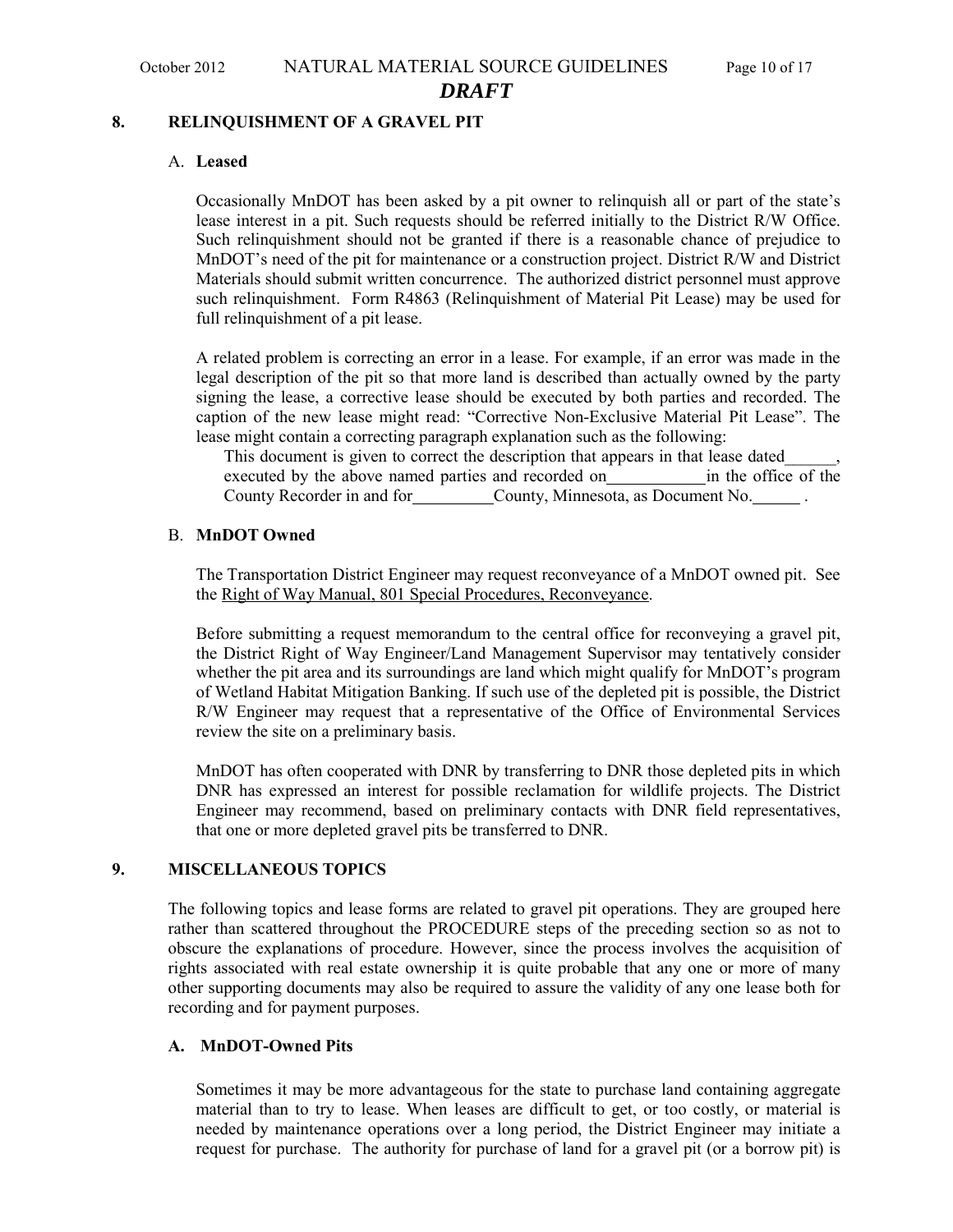# October 2012 NATURAL MATERIAL SOURCE GUIDELINES Page 11 of 17 *DRAFT*

contained in Minn. Stat. §160.11 and Minn. Stat. § 161.20 cited earlier. The purchase procedures follow the same path as that for a Right of Way acquisition. The Direct Purchase supervisor may arrange for payment for the land out of encumbered gravel pit funds, provided sufficient funds remain for gravel purchases.

Federal requirements pertaining to gravel pits are contained in 23 CFR Section 635.407(e). They state that Federal funds can participate in 1) the cost of material or 2) the fair and reasonable value of the material, whichever is less. If pits are used for several jobs, the accounting that would be required could become cumbersome. Therefore, FHWA has suggested that Federal funds should not be used in the acquisition of material sites. Instead, Federal participation would apply to the unit costs of material on a project-by-project basis.

Copies of deeds for MnDOT-owned gravel pits are kept in the District. Most of these pits are considered to be intermittently active, and many are used on a continuing basis for supplying sand and gravel to highway maintenance crews. They are also listed when needed as possible sources in highway contract lettings. The total acquisition files are kept at the Record Center.

The price for material from MnDOT-owned sources will be determined by the District and should be at least equal to prices being charged by privately owned pits, if any, in the vicinity unless there is good reason to have a lower price.

MnDOT-owned material can be likened to "money in the bank", to be used when private sources are no longer available for one reason or another. For this reason, it is perhaps prudent to use private sources as much as possible reserving MnDOT material for the future.

#### **B. Other Sources**

Other agencies, both public and private, such as the U.S. Forest Service, Minnesota DNR, the various counties and townships throughout the state as well as forest industries, railroad companies and others also own material source sites that are used by MnDOT.

When these sources are used, the District will negotiate the agreement, usually in the form of a permit, with the agency that will then, almost always, write the agreement on their own form.

Unless MnDOT's AGO representative has prepared these agreements for review, and they need not be, they will not be sent there for approval. The same is true for recording.

Normally, there will be no problems especially with Forest Service and DNR agreements. With others, however, it would be prudent to carefully review all conditions of the agreement before getting the authorized district personnel's signature.

Occasionally the District will identify a source owned by another agency and leave it to the successful construction bidder to actually complete the agreement. In those instances MnDOT will often request a letter of intent from the agency prior to the bid announcement, which stipulates the conditions of the permit, such as the price, quantity and location of the material. These conditions then appear in the bid notice so that all contractors are equally informed.

Since the ground rules involved with this procedure can be quite variable, depending on the circumstances, and therefore difficult, if not impossible to fully describe here, it is enough to say that the system works and has provided another way for MnDOT to do business.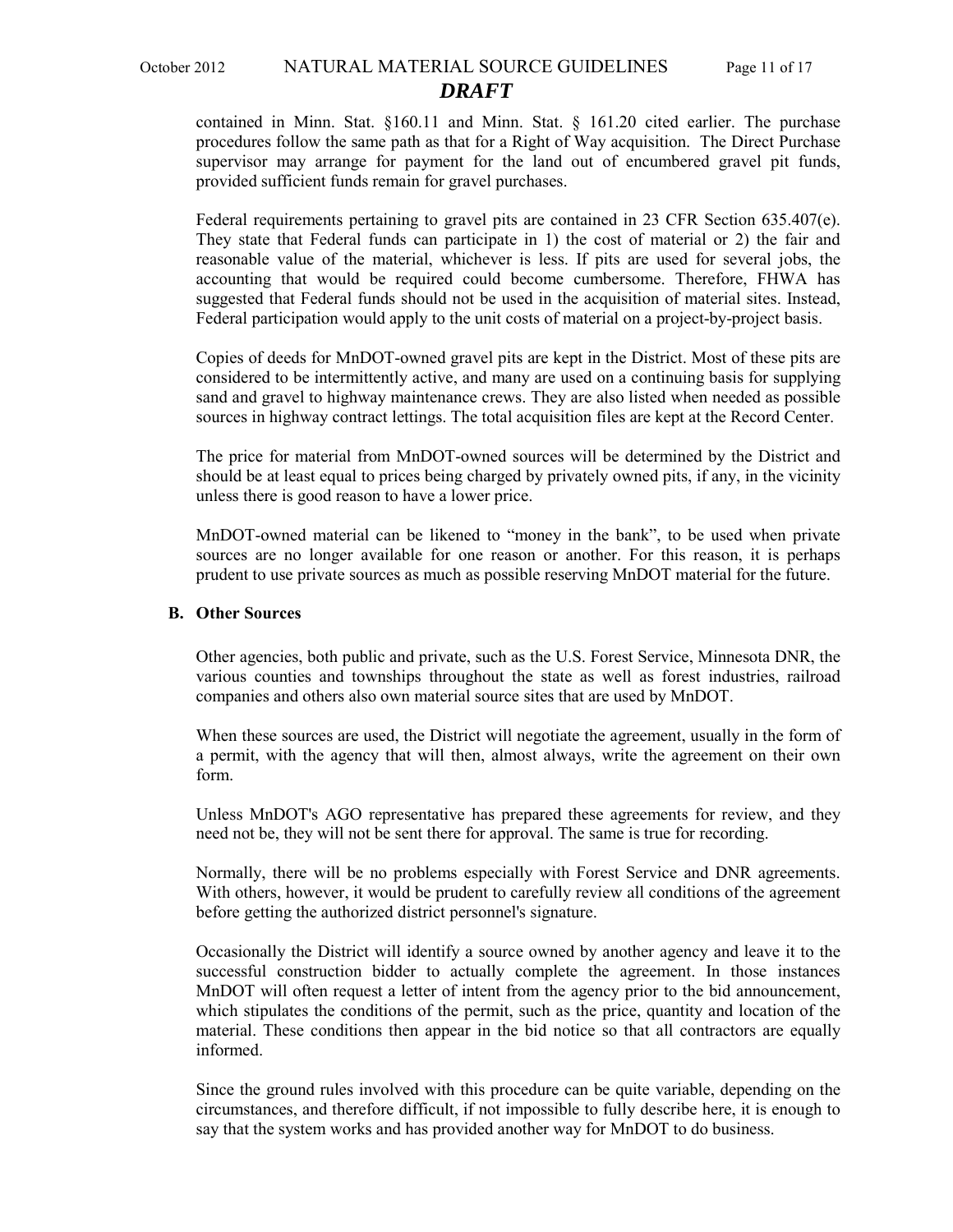## October 2012 NATURAL MATERIAL SOURCE GUIDELINES Page 12 of 17 *DRAFT*

#### **C. SHPO Clearance**

It is MnDOT's responsibility to obtain a Cultural Resources Unit (CRU) determination of effect letter for MnDOT owned or leased Natural Material Sources if listed in the Construction Plan. Sometimes we call this SHPO clearance. CRU will review the proposed excavation area to determine the effect to historic properties. Typically, this review may take 45 calendar days, but in some cases the review period may be longer.

At some point prior to making the pit available to the Contractor, usually during the District planning phase after pits have been identified as possible aggregate sources for the Project, clearance to use those sites must be received from CRU.

Obtain clearance through the C.O. Office of Environmental Stewardship, CRU at [http://www.dot.state.mn.us/culturalresources/review.html.](http://www.dot.state.mn.us/culturalresources/review.html)

If the Contractor elects to use a source other than what is listed in the proposal, SHPO clearance on that site then becomes his responsibility and he must provide the clearance document to the Project Engineer before material from that source can be accepted.

For further instructions, see Special Provision (1701) Laws to be Observed (Cultural Resources).

#### **D. Local Regulations and Material Site Reclamation:**

The need for local regulation of material source sites is well presented in the DNR publication, "A Handbook for Reclaiming Sand and Gravel Pits in Minnesota", July 1992 by Cynthia G. Buttleman. As the title indicates, the handbook also serves as an excellent reference for reclaiming those sites.

Considering the rewards that landowners gain through a progressively reclaimed removal operation, it appears reasonable to expect that at least some of that planning will be reflected in the conditions of the lease that they execute. If the use and reclamation of the site is governed by a local ordinance, it should be referenced in the lease and a copy made available to district office.

As the handbook notes: "In Minnesota, sand and gravel mining is increasingly viewed as a temporary use to be followed by another land use that is more compatible with the surrounding landscape."

#### **E. Borrow Material Source Agreements:**

The term "borrow material source" or "borrow pit" commonly refers to a site, usually a farm field, which contains the required quantity of low-cost material suitable for embankments or fill. Occasionally the site is located immediately adjacent to the highway project and can be purchased as right of way land. Usually, however, the site is located within a short haul distance and must be leased.

The borrow site is not necessarily a pit as such. It is often the top of a field hill that is cut down to blend with the adjacent topography or it can be a shallow skimming of the land over a large area after the topsoil has been removed.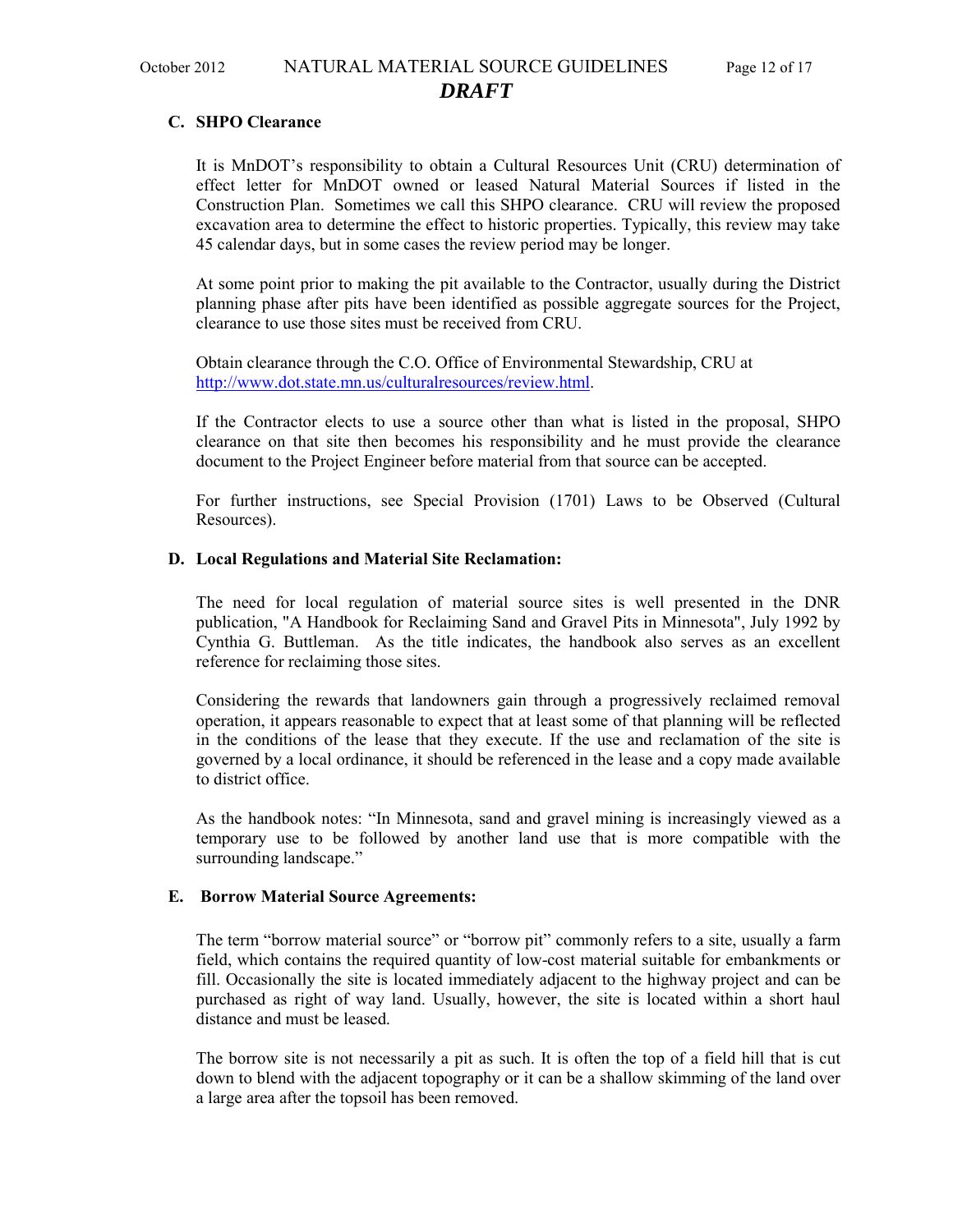# October 2012 NATURAL MATERIAL SOURCE GUIDELINES Page 13 of 17 *DRAFT*

Because borrow pits are normally used for a single specific project they are not assigned an ASIS number but are identified with the appropriate S.P. number followed by a number or letter making the designation unique to that particular job.

Since the availability of suitable sites might be quite limited, the exclusive lease form may be preferred over the non-exclusive form, thus avoiding the possibility of having to share the borrow source with others. Two versions of the standard exclusive lease form are available.

- 1. R7603: which allows for payment by the amount of material removed at negotiated prices but with no pre-payment.
- 2. R8613: which calls for a negotiated pre-payment cost, which covers all of the material, removed regardless of amount.

Normally a volume or tonnage limit is not specified in the lease but occasionally the landowner may require it, perhaps as a check to limit the extent of the mining, especially for a lump sum lease.

Regardless of the form used, the borrow pit lease is usually first secured by an Option to Lease (R7752) rather than entering directly into the lease itself. The appropriate lease form is then attached to the option as the EXHIBIT A.

The cost of the option, usually negotiated at a few hundred dollars, is minor compared to the prepayment cost of the exclusive lease. If, for whatever reason, the construction project is delayed for a year or so the option can be allowed to expire with no great loss. The loss of an expired lease, however, with a large pre-payment, could be quite expensive.

The processing sequence for borrow pit options is similar to other material pit leases with some differences:

- 1. District negotiates Option to Lease and the conditions of the borrow pit lease with the landowner.
- 2. The District will process the option for acceptance and payment and, if required, request the attorney's certificate of title.
- 3. The District will exercise the option by giving the owner written notice in accordance with the terms of the agreement which will normally include the execution of the EXHIBIT A lease by the owner.
- 4. Upon receipt of the executed EXHIBIT A agreement, the District will process it for acceptance and recording, if required - sometimes the landowner will ask that the content of the lease, especially the payment information, not be made public - and, if required make the advance payment to the owner.

Occasionally borrow pit leases are written on the standard non-exclusive lease form (R4075) for one purpose or another. These leases can be simply captioned: Borrow Pit Lease. Payment would be based on the appropriate unit of measure as the material is removed.

#### **F. Other Material Source Agreements:**

Construction aggregate may be available in the market in a variety of forms, most of which have been covered in this narrative. For those that have not been covered - the acquisition of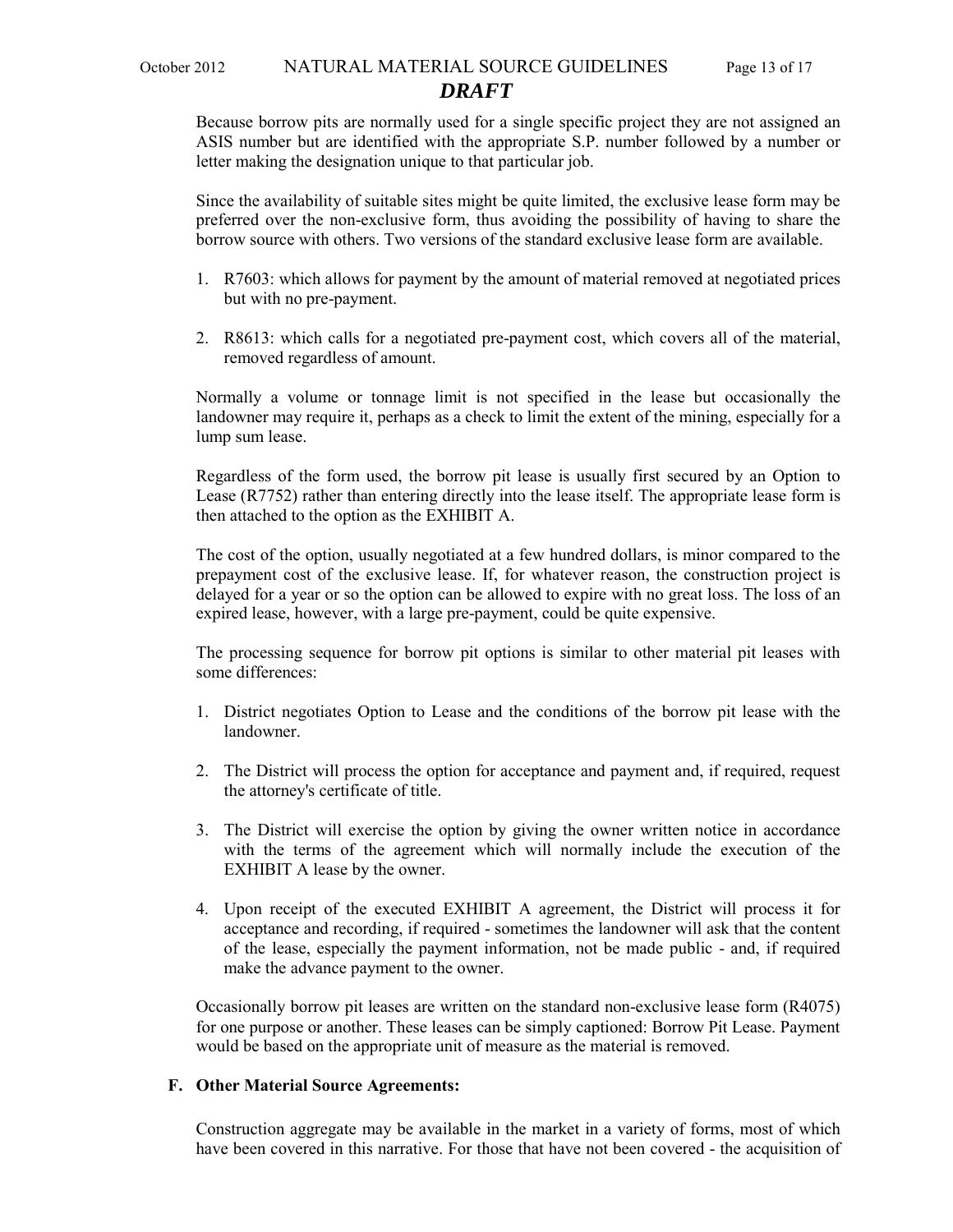stockpiled material, for example - creative lease writing can be another option, provided that the basic rules that govern the process are followed.

#### **G. Pit Sheets:**

Whenever a gravel pit is shown in the bid notice as a possible source of material for a highway project, copies of the material acquisition document together with the pit sheets for that source are made available to prospective bidders for review.The Engineering Special Provisions Unit requests this data from the Geology Unit. The District must supply copies of any pit sheets and pit leases to Geology before the plans are submitted to the Central Office.

The term "pit sheets" refers to the map and data sheets that are prepared from the information obtained from test drilling the material source site. The map shows the location of the site and each test hole. The data sheet shows a summary of the quantity and quality of the material as indicated by an analysis of the samples.

#### **H. Lease Expiration Dates and Lease Option Dates:**

The Districts should keep a reminder file in which each lease is listed by the month in which it will expire. Also include any leases having a renewal option clause that must be exercised by giving written notice by a date within the month. This reminder file should be reviewed regularly, approximately six to eight weeks before the expiration date or option renewal date. Leave enough time to notify District Materials Engineer, to receive back District Materials Engineer's reply, and to prepare a notice to owner.

An option to renew is the pit owner's agreement to prolong the term of the lease. As such the offer must be accepted in precisely the terms in which it was given. The following wording is an example:

The State of Minnesota, Department of Transportation, elects to exercise the option for renewal of the lease covering the above referenced pit for a period of [two] years (through 9/7/2005) in accordance with the Material Pit Lease signed by you on 9/8/2003.

Send copies of the letter to District R/W Engineer (Land Manager), District Materials Engineer and Geology Unit. Also, consider requesting a continuation of the Attorney's Certificate of Title.

#### **I. The Lease Period:**

If the gravel pit is going to be listed as a possible source for a highway contract letting, District R/W must negotiate a lease period long enough to accommodate the total time needed: the elapsed time until the letting plus the period that the pit will be used during the highway project. If two years is not long enough, then use the renewal option portion of the standard lease form. A longer base term is preferred over using a renewal option clause; the state's Contractor would then not have to rely on the state giving timely notice to the pit owner to affect the renewal of the lease.

### **J. DNR Gravel Pits:**

The Minnesota Department of Natural Resources administers (approx.) 166 sand and gravel leases in 19 counties (information taken from DNR Gravel Pit Reclamation Handbook). Some of the DNR pits are leased to MnDOT. District R/W contacting the local DNR field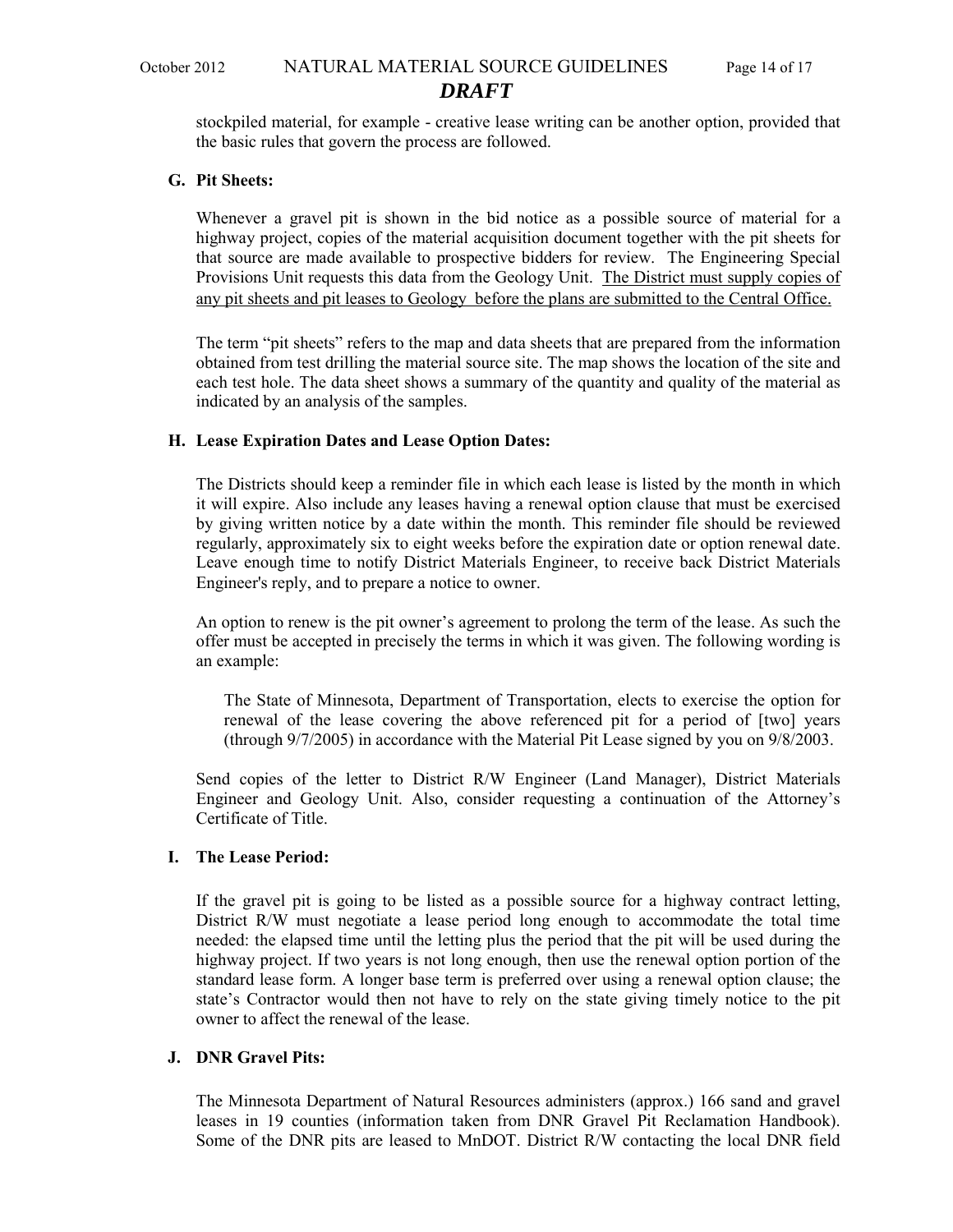# October 2012 NATURAL MATERIAL SOURCE GUIDELINES Page 15 of 17 *DRAFT*

representative initiates these leases. The lease will be prepared by Central DNR and will appear on the standard DNR gravel pit lease form. MnDOT will be listed as the tenant or user of the pit. Central DNR will send the lease to the Districts for execution by MnDOT.

#### **K. ASIS - Aggregate Source Information System:**

ASIS was developed by MnDOT in 1985 as a computerized way to store and retrieve a variety of aggregate source information. The Geology Unit of the Office Materials maintains the database, which is available on the Aggregate website.

Geology will assign new aggregate source numbers. Newly leased or purchased aggregate sources will be assigned numbers when requested by the Districts

The aggregate source number is a 5-digit number of which the first two identify the county where the site is located with the remaining three acting to provide sequential identity that is unique to that particular location within the county.

Example: Non-exclusive Material Pit Lease No.  $64200$  would be the  $200<sup>th</sup>$  source in Redwood County on land specifically described in the lease. The number would be unique to the land described and would not be duplicated within the ASIS database.

All aggregate sources: state owned and leased pits, commercial pits, pits located in several adjoining States and Provinces of Canada are assigned aggregate source numbers so that they can be identified in ASIS.

Exception to the system: Borrow pits are not assigned aggregate source numbers under the ASIS system. Since borrow pits are acquired for specific projects, the numbering of borrow pits will include the S.P. number for reference, followed by a number or letter designation unique to the particular job.

#### **L. Lease Forms:**

- 1. Non-exclusive Material Pit Lease
- 2. Option to Lease
- 3. Exclusive Material Pit Lease (Exhibit A) Cubic Yard Payment
- 4. Exclusive Material Pit Lease (Exhibit A) Lump Sum Payment

#### **Non-Exclusive Material Pit Lease**

As noted, the non-exclusive nature of this lease allows the landowner and Contractor, for whatever reason, to negotiate a separate agreement providing a degree of flexibility that apparently appeals to many owners. The standard leasing period is two years. If a longer time period is desirable it may be possible to negotiate additional two-year "option" periods with the landowner. New leases as distinguished from renewal leases must be assigned an aggregate source number so that the source can be added to the Aggregate Source Information System (ASIS) database; the Geology Unit assigns these numbers. Standard leasing period is two years.

#### **Option to Lease & Exclusive Material Pit Leases**

(Cubic Yard & Lump Sum Payment)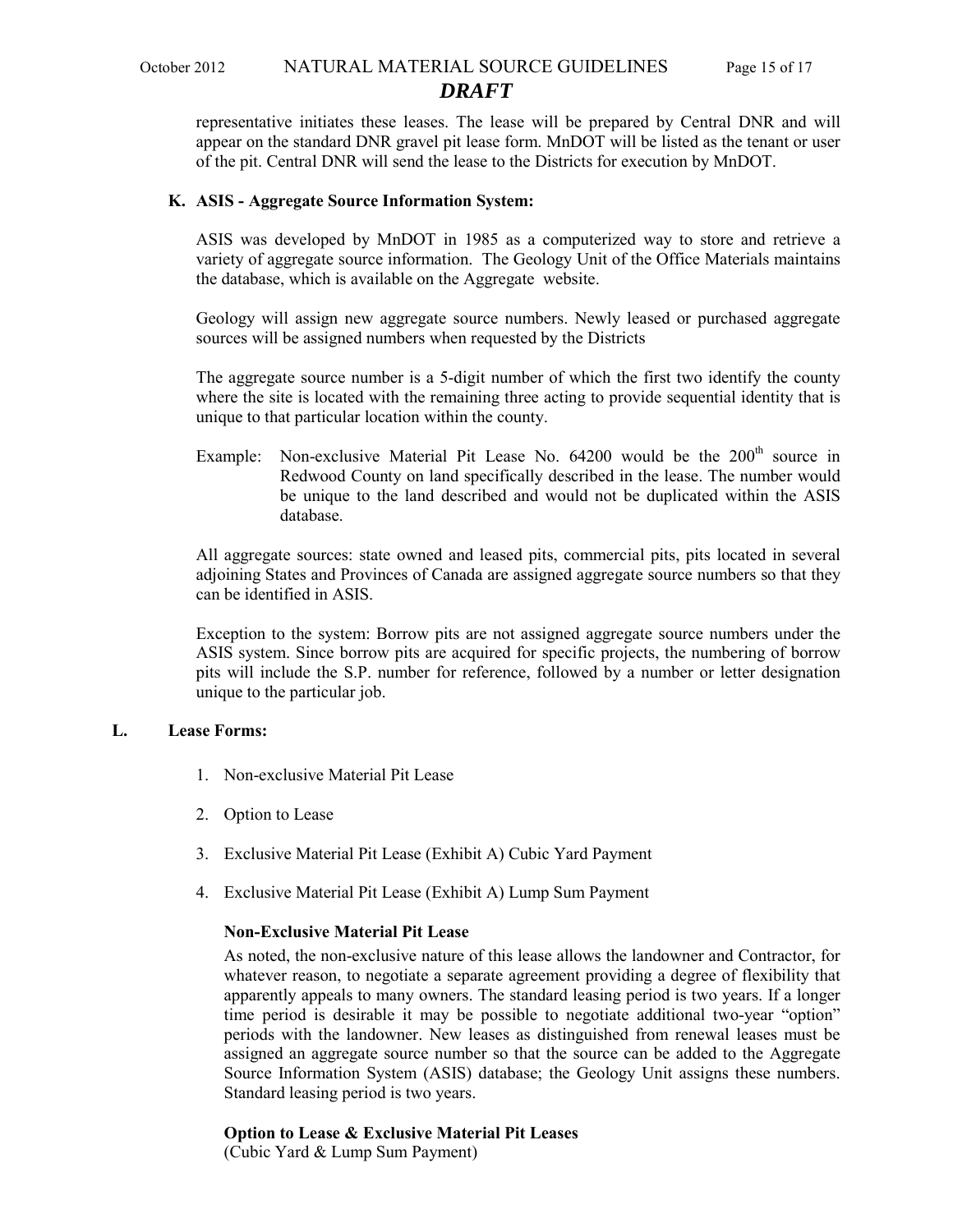# October 2012 NATURAL MATERIAL SOURCE GUIDELINES Page 16 of 17 *DRAFT*

The Option to Lease forms together with the two Exclusive Material Pit Lease forms, Exhibits "A", are most often used to acquire borrow pit sites for specific work projects. Contractors, or where the prospective site may be too small to accommodate more than one Contractor at a time also uses them to assure material in situations where only few suitable aggregate sites can be found, and those subject to control.

In these instances, if the Contractor elects to use the optioned site, the appropriate lease form is then executed; if not, the option is simply allowed to expire. For this reason, the landowner will almost always require an advance payment, the amount determined by negotiations, as compensation for holding the site for the option period.

Sometimes the "borrow" and aggregate sites will be designated in the project plan as the only acceptable source for the project and must be used by the Contractor. Then the appropriate lease can be negotiated directly with the landowner without the option agreement.

- 5. Relinquishment of Material Pit Lease, R4863: used when it is desirable, for one reason or another, to release either party from a lease agreement prior to its expiration date. Please note that relinquishment requests are referred to the District and are approved by the authorized district personnel sending notification to the Aggregate Unit.
- 6. Corrective Lease, MnDOT form 25681, a variant of a standard lease form used to correct an error in an existing lease, usually a legal description. This form was rarely used in the past and now requires revision to recording standard format.
- 7. Affidavit of Scrivener's Error, R17293.KBW (Rev. 2-97): a simple and direct way of correcting errors in an existing lease. Requires:
	- i. "execution by the same person that wrote the original lease."
	- ii. a contact with the County Recorder to verify acceptance of the affidavit as a corrective instrument.
- 8. Waiver of Interest, R4981.KB (Rev. 12-93): used to document a disclaimer of interest in the lease by any person or entity, other than those signing the lease, as "owners", who may have an interest in the land.
- 9. Waste Pit Permit, R4065.KBW (Rev. 2-97): used when it is necessary to have a site for dumping or spreading excess earth material from the roadwork on a specific construction project.
- 10. Haul Road Easement, MnDOT 25035: used when it becomes necessary to acquire pit access additional to that granted in the lease. Rarely used; the form now requires revision to recording standards.
- 11. Consent of Mortgage, no form number: used when it becomes necessary to subordinate the lease to the mortgage.
- 12. Form W-9, IRS Form: used to document owners social security or Tax ID number, which is needed to get a MnDOT vendor number prior to payment for materials removed.
- 13. Attorney's Certificate of Title, MnDOT 2508 (12-76): states the condition of the title, based on an interpretation of instruments recorded in various county offices, of the